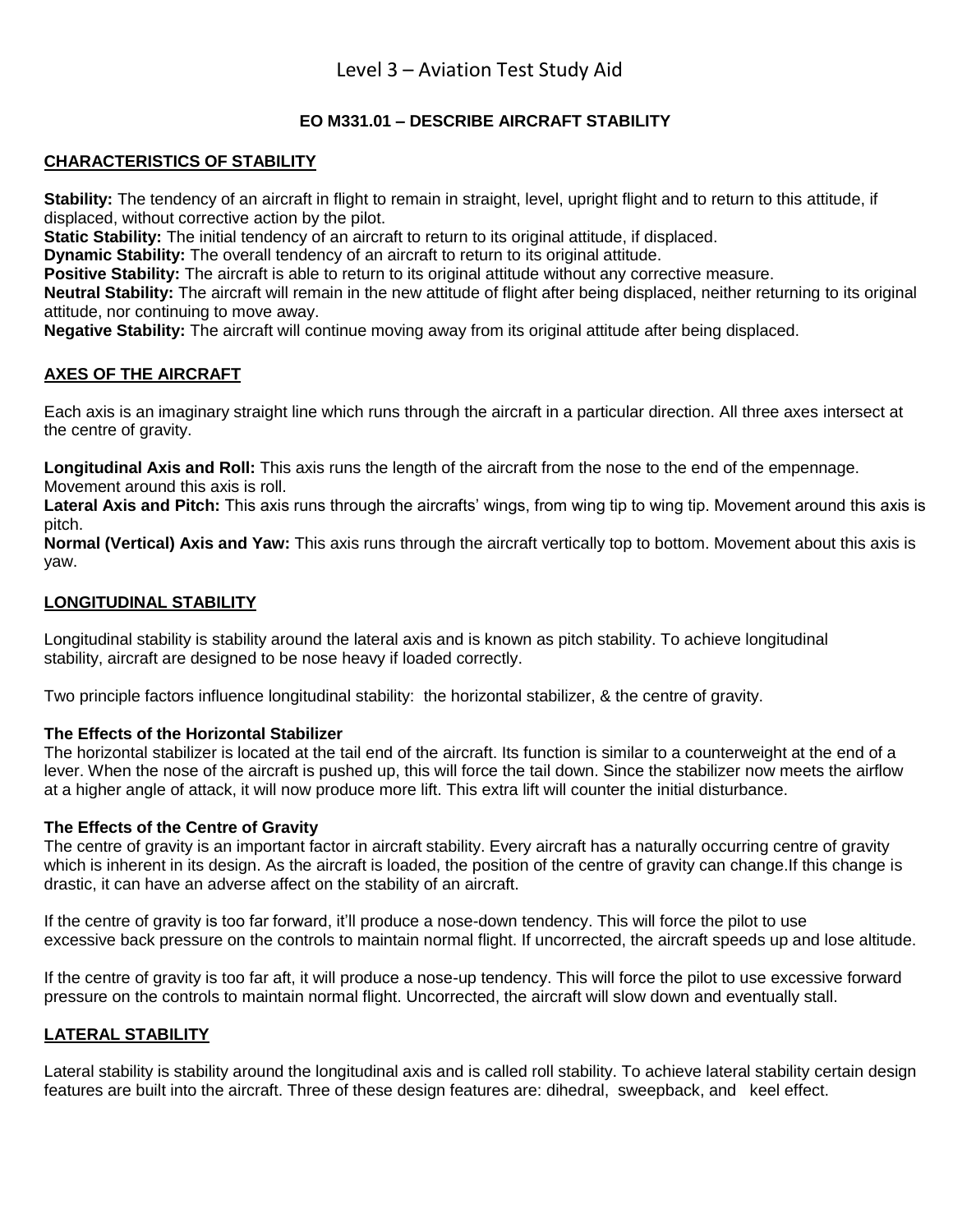### **The Effects of Dihedral and Anhedral**

Dihedral is the angle that the wings make with the horizontal plane. As one looks at an aircraft from the front, the wings will slowly angle away from the ground so that the wing tip is higher than the wing root. This assists the aircraft in maintaining lateral stability by changing the angle that the leading edge makes with the airflow.

When an aircraft with dihedral wings is forced in to a side-slipping motion, the down-going wing will meet the airflow at a right angle. This will increase the lift produced on that wing, forcing it back into place.

Some aircraft have been designed with a negative dihedral, also known as anhedral. Anhedral acts opposite to dihedral, creating less stability. Usually found in aircraft with both sweepback and keel effect.

#### **The Effects of Sweepback**

Similar to the dihedral, sweepback is a design feature where the wings sweep back instead of protruding straight out from the fuselage. It assists the aircraft in maintaining lateral stability by changing the angle that the leading edge takes with the airflow.

When an aircraft with sweepback is forced into a slipping motion, the down going wing will meet the airflow at a right angle. This will increase the lift produced by that wing forcing it back into place.

#### **Keel Effect**

While dihedral and sweepback are usually found on low-wing aircraft, high-wing aircraft have stability built-in. Since the bulk of the aircraft is below the plane of the wings, it acts as a keel. When a wing is forced up by a disturbance, the fuselage acts like a pendulum swinging the aircraft back into position.

#### **DIRECTIONAL STABILITY**

Directional stability is stability around the vertical or normal axis. The principle factor influencing directional stability is the vertical tail surface, or fin.

#### **The Effects of the Fin**

Aircraft, specifically airplanes, have a tendency of always flying head-on into the relative airflow. This tendency, called weather vaning, is a direct result of the vertical tail fin. If the aircraft yaws away from its course, the airflow strikes the fin from the side, forcing it back into position.

This will only work if the side area of the aircraft is greater aft of the centre of gravity than the area forward of the centre of gravity.

#### **QUESTIONS**

- Q1. What is longitudinal stability?
- Q2. What does the horizontal stabilizer act like?
- Q3. What is the danger of an aft centre of gravity?
- Q4. What is directional stability?
- Q5. What is the principle factor influencing directional stability?
- Q6. What is the effect of the fin?
- Q7. What is lateral stability?
- Q8. What are three design features which provide lateral stability?
- Q9. How does keel effect work?
- Q10. What is dynamic stability?
- Q11. What is the danger of an aft centre of gravity?
- Q12. What are three design features which provide lateral stability?

### **ANSWERS**

- A1. Stability around the lateral axis.
- A2. A counterweight at the end of a lever.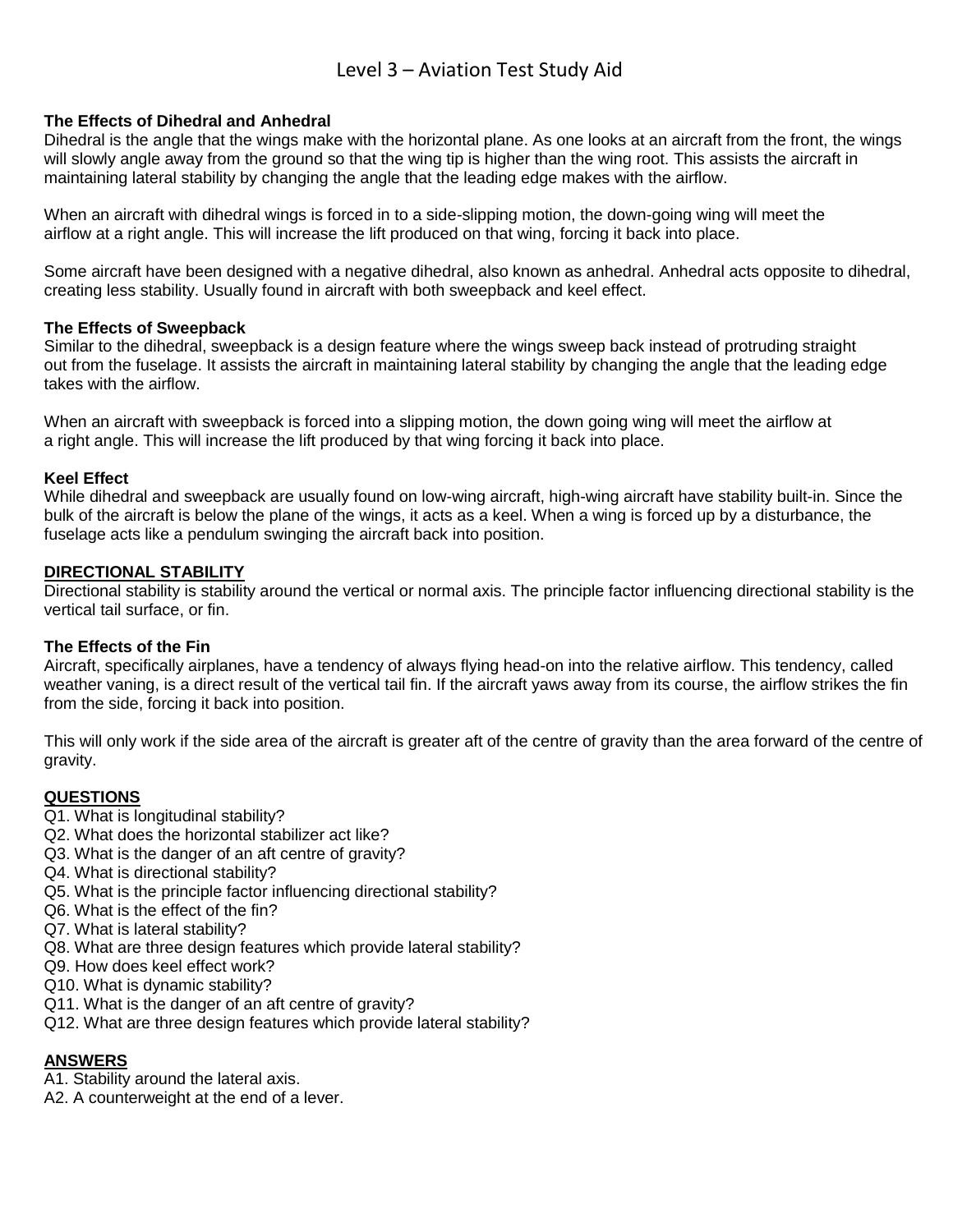A3. Stall.

A4. Directional stability is stability around the vertical or normal axis.

A5. The principle factor influencing directional stability is the vertical tail surface, or fin.

A6. If the airplane yaws away from its course, the airflow strikes the fin from the side, forcing it back into position.

A7. Lateral stability is stability around the longitudinal axis.

A8. Dihedral, sweepback, and keel effect.

A9. When a wing is forced up by a disturbance, the fuselage acts like a pendulum swinging the aircraft back into position. A10. The overall tendency of an aircraft to return to its original position.

A11. Stall.

A12. Dihedral, sweepback, and keel effect.

# **EO M336.01 – DESCRIBE PROPERTIES OF THE ATMOSPHERE**

### **COMPOSITION OF THE ATMOSPHERE**

The atmosphere is composed of a mixture of invisible gases. These gases make up the majority of the atmosphere. There are also small particles of dust and debris in the lower levels of the atmosphere.

### **The Breakdown of the Major Gases**

At altitudes of up to 250 000 ft above sea level (ASL), the atmosphere is composed primarily of nitrogen, oxygen, argon, carbon dioxide, hydrogen, water vapour, and several other gases. Each of these gases comprises a certain percentage of the atmosphere.

**Nitrogen:** Nitrogen is the most abundant gas by percentage of the atmosphere at 78%. **Oxygen:** Oxygen is the second most abundant gas by percentage of the atmosphere at 21%. **Other:** The rest of the gases make up approximately 1% of the atmosphere.

#### **The Importance of Water Vapour**

Water vapour is found only in the lower layers of the atmosphere. The amount of water in the atmosphere is never constant, but it is the most important of the gases from the standpoint of weather. It can change from a gas into water droplets or ice crystals and is responsible for the formation of clouds.

#### **Illustrate the Divisions of the Atmosphere**

The atmosphere is divided into 4 layers which surround the earth for many hundreds of miles. These layers are the: troposphere, stratosphere, mesospehere, and thermosphere.The exosphere is not actually a layer of the atmosphere; it is actually the first vestiges of outer space.

### **The Troposphere**

The troposphere is the lowest layer of the atmosphere. The troposphere starts at ground level and extends to varying heights ASL. Within the troposphere air pressure, density and temperature decrease with altitude. Temperature will drop to a low of -56<sup>O</sup> C. Most weather occurs in this layer of the atmosphere due to the presence of water vapour as well as strong vertical currents caused by terrestrial radiation. Terrestrial radiation causes the troposphere to extend to varying altitudes. There is more radiation at the equator than at the poles.

The phenomenon known as the jet stream exists in the upper parts of the troposphere.

The top of the troposphere, known as the tropopause, acts as a boundary between the troposphere and the stratosphere.

### **The Stratosphere**

The stratosphere extends 50 000 ft upwards from the tropopause. The pressure continues to decrease in the tratosphere. The temperature will gradually rise to 0 degrees Celsius. It is in the stratosphere that the bulk of the ozone layer exists. This prevents the more harmful solar radiation from reaching the earth's surface, which explains the rise in temperature. The top of the stratosphere is called the stratopause, it acts as a boundary between the stratosphere & the mesosphere.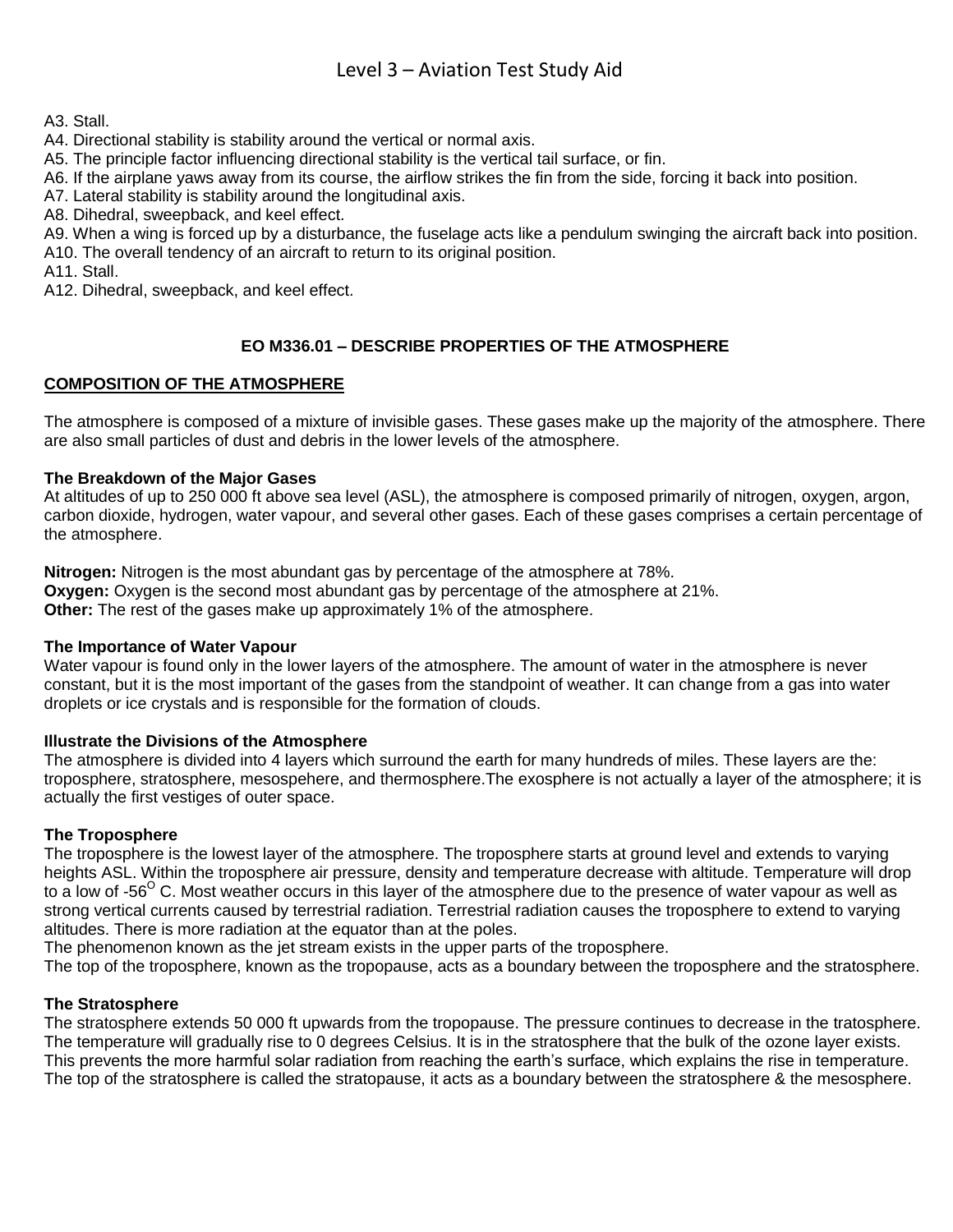#### **The Mesosphere**

The mesosphere is characterized by a decrease in temperature. The temperature will reach a low of – 100<sup>0</sup>C at 275 000 ft ASL. It is in the mesosphere that meteorites will usually burn up. The top of the mesosphere is known as the mesopause, which acts as a boundary between the mesosphere and the thermosphere.

#### **The Thermosphere**

The highest of the four layers, the thermosphere is so named due to its intense temperatures. This is the first layer to be affected by solar radiation and what few oxygen molecules there are in this layer will absorb a high amount of that radiation. The actual temperature will vary depending on solar activity, but it can exceed 15 000<sup>O</sup>C.

#### **ICAO STANDARD ATMOSPHERE**

The decrease in temperature, pressure and density with altitude is not constant, but varies with local conditions. For the aviation purposes, it is required that an international standard be set. Different regions have different standards.

### **The Basis of ICAO Standards in North America**

The ICAO standard for North America is based on the summer and winter averages for 40<sup>o</sup> N latitude. These averages include air pressure, air density and air temperature.

#### **The Assumptions for Standard Atmosphere in North America**

ICAO standards for North America assume the following conditions:

- the air is a perfectly dry gas;
- a mean sea level pressure of 29.92 inches of mercury;
- a mean sea level temperature of 15 degrees Celsius; and
- temperature decreases with altitude at a rate of 1.98 degrees Celsius per 1 000 feet.

#### **PROPERTIES OF THE ATMOSPHERE**

The properties of the atmosphere allow for various weather conditions. There are three principle properties:

**Mobility:** This property is the ability of the air to move from one place to another. This is especially important as it explains why an air mass that forms over the arctic may affect places in the south.

**Capacity for Expansion:** The most important of the three properties. Air is forced to rise for various reasons. As the air pressure decreases, the air will expand and cool. This cooling may be enough for condensation to occur and clouds to form, creating precipitation.

**Capacity for Compression:** The opposite of expansion, compression occurs when the air has cooled and becomes denser. The air will sink, decreasing in volume and increasing in temperature.

### **Factors Affecting the Properties of the Atmosphere**

There are three factors which affect the properties of the atmosphere: temperature, density and pressure. Temperature changes air density which creates the vertical movement of the air, causing expansion and compression. The vertical movement creates pressure differences, which causes mobility across the surface as the air moves horizontally to fill gaps left by air that has moved vertically.

#### **QUESTIONS**

- Q1. What are the three properties of the atmosphere?
- Q2. Which is the most important property of the atmosphere?
- Q3. What are the three factors affecting the properties of the atmosphere?
- Q4. How much of the atmosphere is composed of nitrogen?
- Q5. How much of the atmosphere is composed of oxygen?
- Q6. From the standpoint of weather, which gas is the most important?
- Q7. Name the four layers of the atmosphere.
- Q8. In which layer does most weather occur?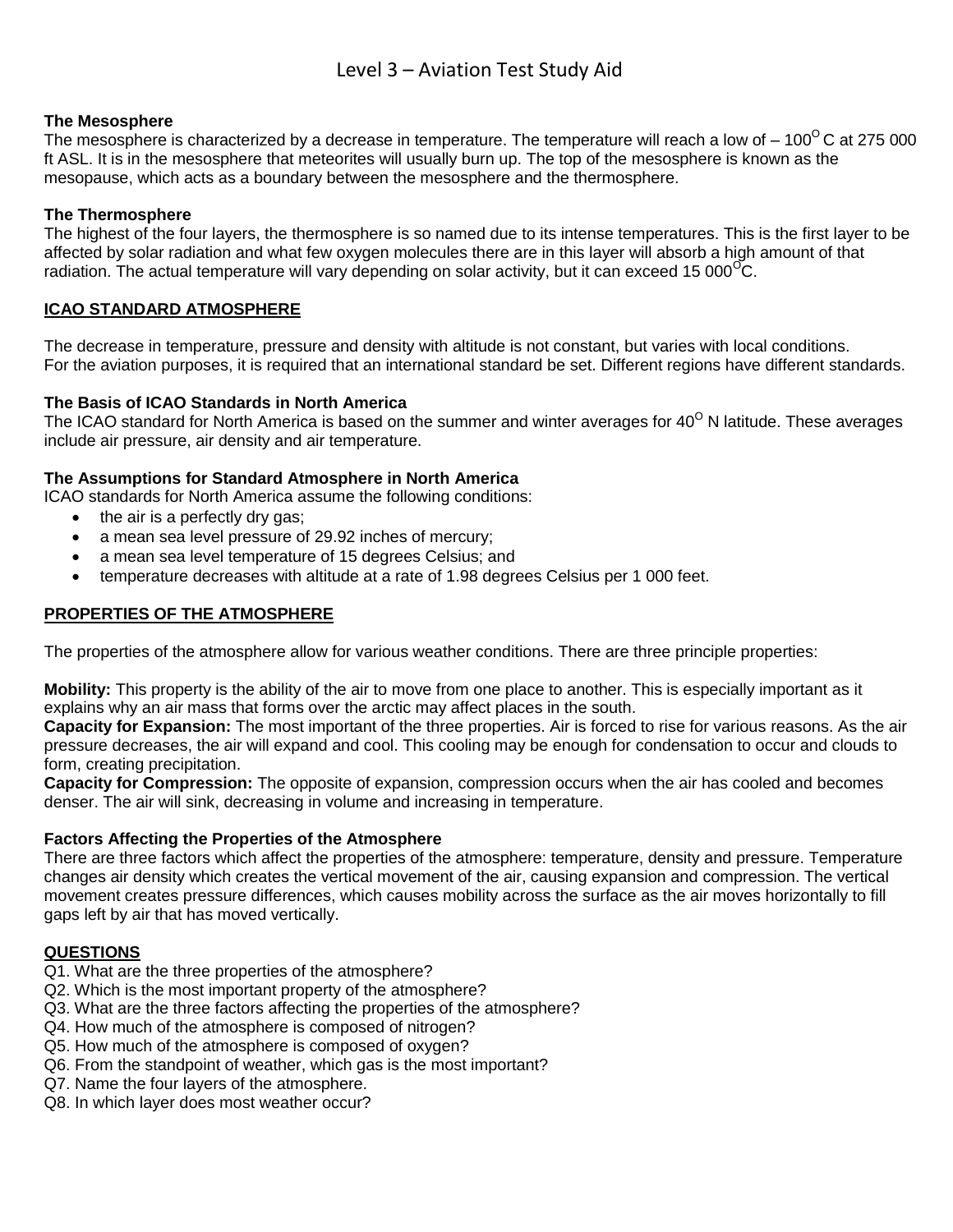- Q9. In which layer is the ozone layer found?
- Q10. Why is there an international standard atmosphere?
- Q11. What is the basis for ICAO standard atmosphere in North America?
- Q12. What are the four assumptions used in the ICAO standard atmosphere for North America?
- Q13. Name the four layers of the atmosphere.
- Q14. Why is there an international standard atmosphere?
- Q15. Which is the most important property of the atmosphere?

#### **ANSWERS**

A1. Mobility, capacity for expansion and capacity for compression.

- A2. Capacity for expansion.
- A3. Temperature, density and pressure.
- A4. 78 percent.
- A5. 21 percent.
- A6. Water vapour.
- A7. Troposphere, stratosphere, mesosphere, and thermosphere.
- A8. The troposphere.
- A9. The stratosphere.
- A10. The decrease in temperature, pressure and density with altitude is not constant, but varies with local conditions.
- A11. The ICAO standard for North America is based on the summer and winter averages for 40<sup>o</sup> north latitude.
- A12. ICAO standards for North America assume the following conditions:
	- $\bullet$  the air is a perfectly dry gas;
	- a mean sea level pressure of 29.92 inches of mercury;
	- a mean sea level temperature of 15 degrees Celsius; and
	- the rate at which temperature decreases with altitude is 1.98 degrees Celsius per 1 000 feet.
- A13. Troposphere, stratosphere, mesosphere, and thermosphere.

A14. The decrease in temperature, pressure, and density with altitude is not constant, but varies with local conditions. A15. Capacity for expansion.

# **EO M336.02 – EXPLAIN THE FORMATION OF CLOUDS**

### **Types of Formation**

**Cumulus:** Cumulus clouds are formed by air that is unstable. They are cottony or puffy, and are seen mostly during warmer seasons. Cumulus clouds may develop into storm clouds.

**Stratus:** Stratus clouds are formed in air that is stable. They are flat and can be seen year round, but are associated with colder temperatures.

### **Cloud Height**

Clouds are also classified based on their height above ground level (AGL). There are four main categories:

**Low Clouds:** The bases of low clouds range from the surface to a height of 6 500 feet AGL. Low clouds are composed of water droplets and sometimes ice crystals. Low clouds use the word stratus as either a prefix (eg, stratocumulus) or a suffix (eg, nimbostratus).

**Middle Clouds:** The bases of middle clouds range from 6 500 - 23 000 ft AGL. They are composed of ice crystals or water droplets, which may be at temperatures above  $0^{\circ}$  C. Middle clouds use the prefix of "alto" (eq, altocumulus). **High Clouds:** The bases of high clouds range from 16 500 - 45 000 ft, with an average of 25 000 ft in the temperate regions of the earth. High clouds are composed of ice crystals. High clouds use the prefix of "cirrus" or "cirro" (eg, cirrocumulus).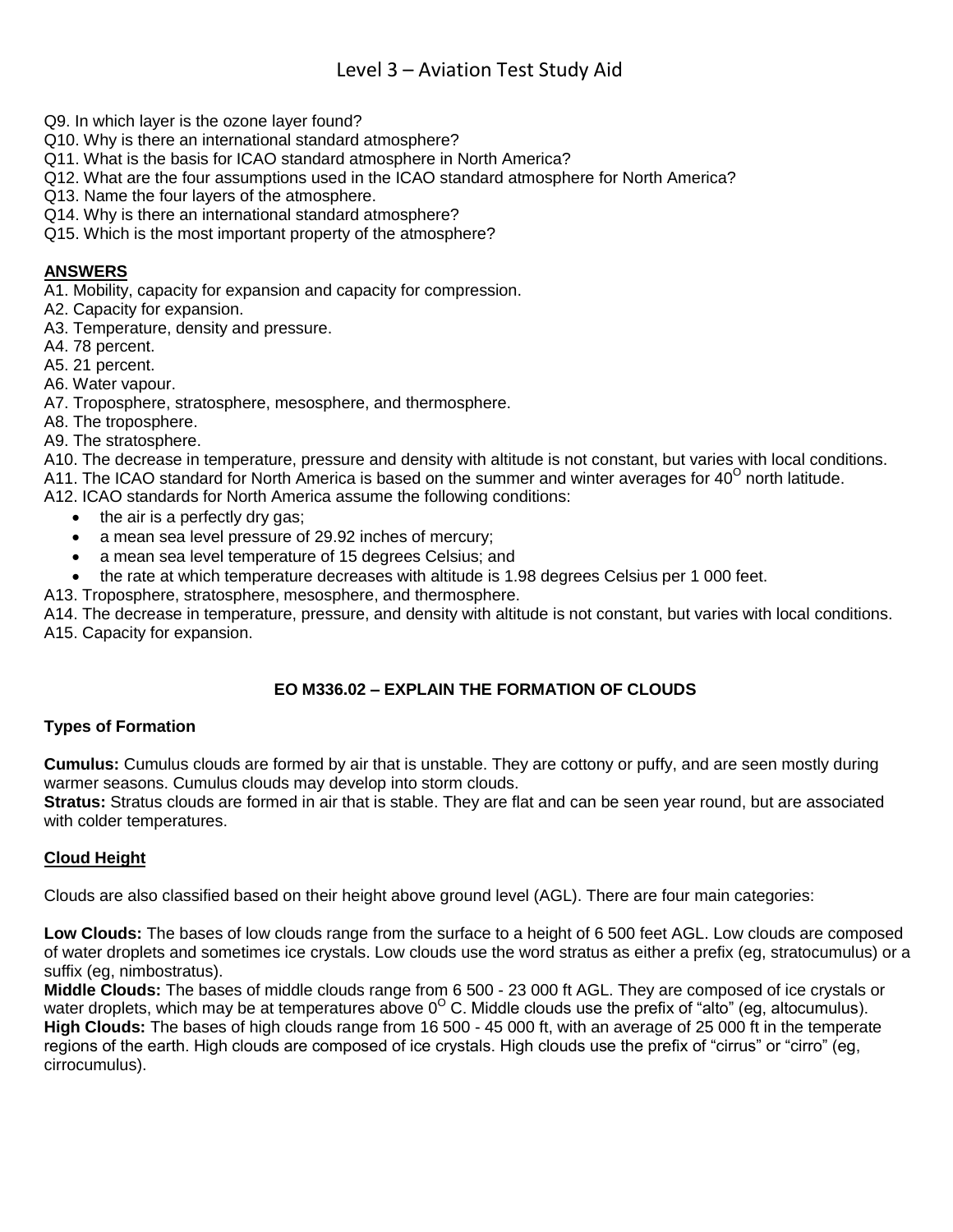**Clouds of Vertical Development:** The base of these clouds may be as low as 1 500 ft AGL and may rise as high as the lower reaches of the stratosphere. They may appear as isolated clouds or may be embedded in layers of clouds. Clouds of vertical development are associated with thunderstorms & other phenomena which occur during the summer months.

# **AIR STABILITY**

At the surface, the normal flow of air is horizontal. Disturbances may occur, which will cause vertical currents of air to develop. This is normally caused by a change in temperature. If the air that is displaced resists the change, then it is said to be stable. If it does not resist the change then it is unstable. When air rises, it expands and cools.

**Stable Air:** If a mass of rising air is cooler than the air that it comes in contact with, then it will sink back to its original position. Stable air may have the following affects on flight characteristics:

- poor low-level visibility (fog may occur),
- stratus type cloud,
- steady precipitation,
- steady winds, which can change greatly with height, and
- smooth flying conditions.

**Unstable Air:** If a mass of rising air is still warmer than the new air around it, then the air mass will continue to rise. Unstable air may have the following affects on flight characteristics:

- good visibility (except in precipitation),
- cumulus type cloud,
- showery precipitation,
- gusty winds, and
- moderate to severe turbulence.

#### **LIFTING AGENTS**

Rising currents of air affect many weather conditions. There are five conditions that provide the lift required to initiate rising currents of air.

**Convection:** The air is heated through contact with the earth's surface. As the sun heats the surface of the earth, the air in contact with the surface warms up, rises, and expands. Convection may also occur when air moves over a warmer surface and is heated by advection.

**Frontal Lift:** When different air masses meet, the warmer air is forced upwards by the denser cold air. This process may be exaggerated if the warm air mass becomes unstable.

**Mechanical Turbulence:** Air moving over the ground may be affected by terrain that is not as pronounced as mountains. Forests, buildings, large ditches and quarries also affect the air through friction. This friction be exaggerated if the air mass becomes or is already unstable.

**Convergence:** In a low pressure system, the wind blows toward the centre of the system. The excess air that collects here is forced upward to higher altitudes.

#### **CLOUD FORMATION**

Clouds are formed by the lifting agents and air stability.

Clouds are formed in two ways. Either the temperature drops to the saturation point of the air or the temperature is constant but the amount of water in the air increases.

#### **Relating Lifting Agents to Air Stability**

Each of the lifting agents described have an effect on, or is affected by, air stability. Convection is normally associated with unstable air since heat causes the convection, and is also a source of instability in the air.

An example would be orographic lift, which is usually associated with stable air. After the air has been forced up by the terrain, it cools and becomes dense. The effect is similar to positive stability in an airplane.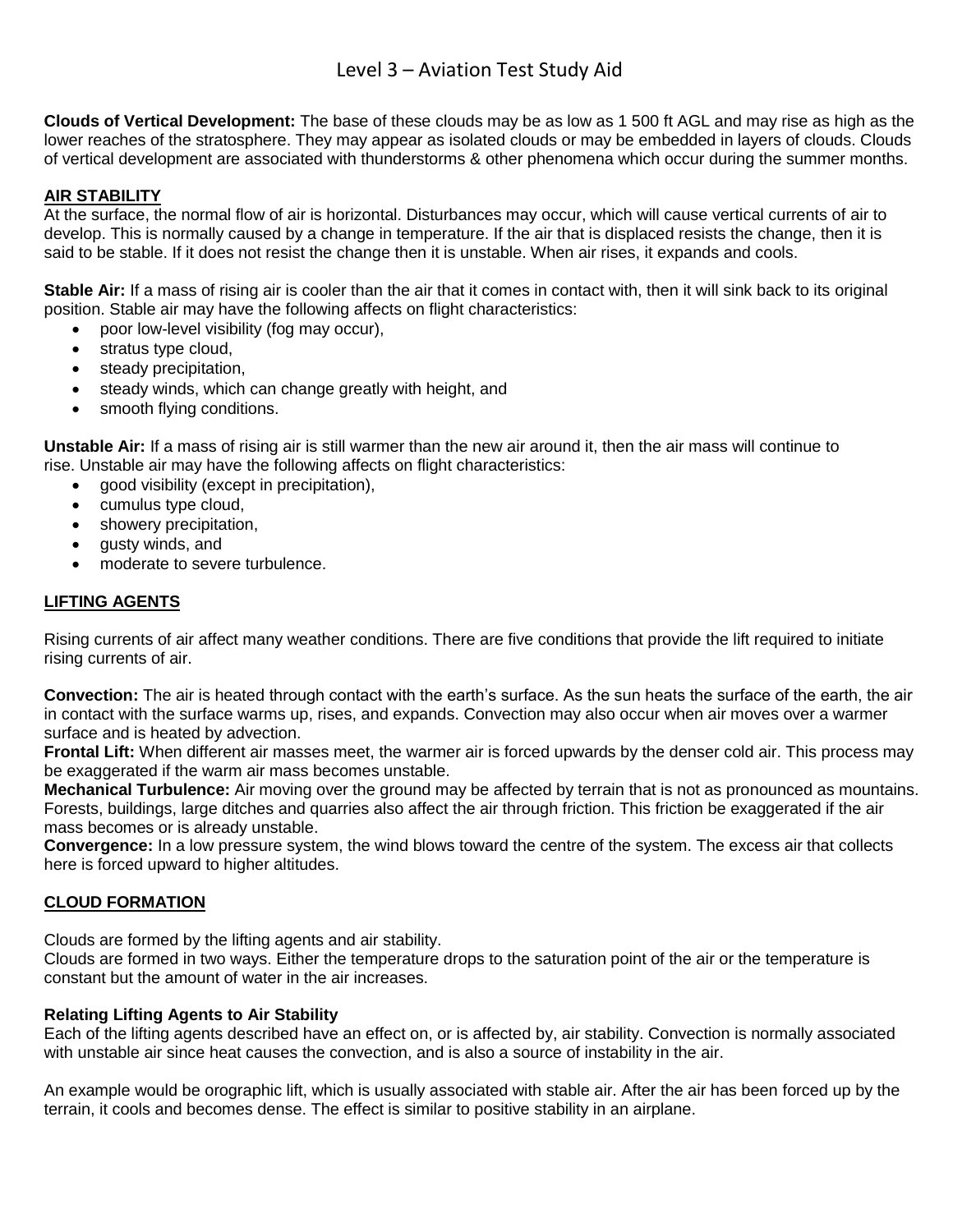### **Relating Air Stability to Types of Formation**

Air stability will have a direct affect on cloud formation. Clouds created in stable air will form as stratus-type clouds. Clouds formed in unstable air will form as cumulus-type clouds.

# **QUESTIONS**

- Q1. How are clouds classified?
- Q2. What are the two types of cloud formations?
- Q3. What are the four categories of cloud height?
- Q4. What may create vertical currents?
- Q5. What is stable air?
- Q6. What is unstable air?
- Q7. Explain how convection (as a source of lift) occurs.
- Q8. Explain orographic lift.
- Q9. Explain frontal lift.
- Q10. What are the two ways in which a cloud forms?
- Q11. How does orographic lift relate to air stability?
- Q12. What cloud type will form in stable air?
- Q13. What are the two types of cloud formation?
- Q14. Define unstable air.
- Q15. What cloud type will form in unstable air?

### **ANSWERS**

- A1. By type of formation and height.
- A2. Cumulus and stratus.
- A3. Low clouds, middle clouds, high clouds and clouds of vertical development.
- A4. A change in temperature.
- A5. When a mass of rising air is cooler than the air that it comes in contact with, then it'll sink back to its original position.
- A6. When a mass of rising air is warmer than the new air around it, then the air mass will continue to rise.
- A7. Convection is caused by heating of the air that is in contact with the surface of the earth.
- A8. Orographic lift occurs when the sloping terrain forces the air upward.
- A9. When different air masses meet, the warmer air is forced upward

A10. Either the temperature drops to the saturation point of the air or the temperature is constant but the amount of water in the air increases.

A11. After the air has been forced up by the terrain, it cools and becomes dense. The effect is similar to positive stability in an airplane.

A12. Clouds created in stable air will form as stratus-type clouds.

A13. Cumulus and stratus.

A14. When a mass of rising air is warmer than the new air around it, then the air mass will continue to rise.

A15. Clouds created in unstable air will form as cumulus-type clouds.

### **EO M336.03 – EXPLAIN THE EFFECTS OF AIR PRESSURE ON WEATHER**

### **POLAR FRONT THEORY**

The Polar Front theory was conceived by Norwegian meteorologists, who claimed that the interaction between the consistently high pressure area over the Arctic (and Antarctic) and the relatively lower pressure areas over the lower latitudes may provide force to the movement of air.

**Atmospheric Pressure:** The pressure of the atmosphere at any point due to the weight of the overlying air. Pressure at the surface of the earth is normally measured using a mercury barometer and is expressed in mm of mercury (mm Hg) or inches of mercury ("Hg). The barometer is essentially an upside-down graduated, test tube that is partially immersed in a bowl of mercury. As the pressure of the air over the bowl increases, the mercury is forced further up the test tube, providing a higher reading.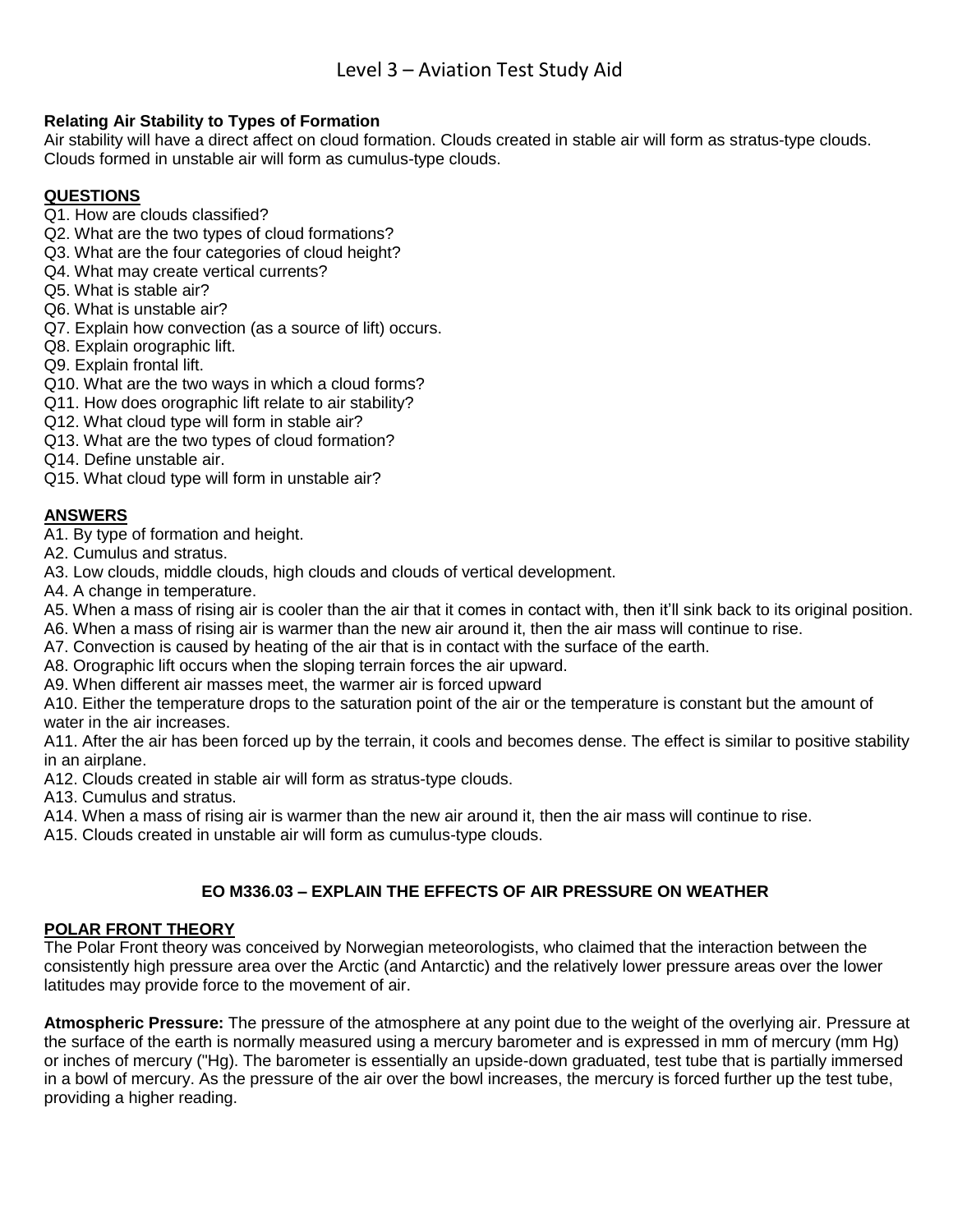Pressure is a force and, in meteorological work, it is common to use hectopascals (hPa) to measure pressure. One hectopascal is 1 000 dynes (a unit of force) of force exerted on a 1 cm $_2$  area.

The average pressure of the atmosphere at sea level is normally expressed as 760 mm Hg (29.92 "Hg), which is the same as 1013.2 hPa. Public radio and TV weather broadcasts (such as the Weather Network or Environment Canada) will express pressure in kilopascals (kPa). One kPa is equal to 10 hPa, so that 1013.2 hPa would be equal 101.32 kPa.

### **Pressure Systems**

There are pressure reading stations all over North America. Each station will send its readings to a main forecasting office, which will plot the information on a weather map.

**Isobars:** Areas of like pressure are joined by lines called isobars (from Greek *isos* [same] and *baros* [weight]). On a weather map, isobars will look similar to contour lines found on a topographical map. The isobars form roughly concentric circles, each circle being four hPa different than the circles before and after it. Groups of isobars will indicate areas of relatively high pressure, or relatively low pressure.

**Low Pressure Areas:** Low pressure areas (often called lows, cyclones, or depressions) are areas of relatively lower pressure, with the lowest pressure in the centre. Lows will normally move in an easterly direction at an average rate of 800 km per day during the summer and 1 100 km per day in the winter.

Lows are associated with thunderstorms and tornadoes, and do not stay in one place for very long. In the northern hemisphere, air moves around a low pressure in a counter-clockwise direction.

**High Pressure Areas:** High pressure areas (often called anti-cyclones) are areas of relatively higher pressure, with the highest pressure in the centre. Winds are usually light and variable. High pressure areas move very slowly, sometimes staying stationary for days at a time. In the northern hemisphere, air moves around a high in a clockwise direction.

### **An Air Mass Over the Polar Regions**

Polar air is typically cold and dry.

### **An Air Mass Over the Equatorial Regions**

The air over the equator is tropical, therefore warm and moist.

### **Movement at the Polar Front**

The transition zone between the polar air and the equatorial air is known as the polar front. Due to the differences in the properties of the two air masses, many depressions (low pressure areas) form along the polar front. The cold air moves from north-east to south-west in the northern hemisphere, while the warm air moves in the opposite direction. The result is constant instability as the cold air bulges south and the warm air bulges north. The cold air moves faster than the warm air and eventually envelopes it.

The movement of the air at the polar front is thought to be a cause for the circulation of air in the troposphere.

### **PROPERTIES OF AN AIR MASS**

Weather forecasts used to be based solely on the existence and movement of pressure systems. Meteorologists currently base their predictions on the properties of air masses, of which pressure is only one factor. An air mass may be defined as a large section of the troposphere with uniform properties of temperature and moisture along the horizontal plane. This means that if a horizontal cross-section was taken of an air mass, one would see layers within the air mass where the temperature and the amount of moisture would be the same throughout.

An air mass will take on the properties of the surface over which it has formed. An air mass, which has formed over the Arctic would be cold and dry, while one, which formed over the Gulf of Mexico would be warm and moist. Air masses may be described as:

**Continental Air Mass:** Since the air mass formed over land, this will be a dry air mass. **Maritime Air Mass:** Since the air mass formed over water, this will be a moist air mass. **Arctic Air Mass:** Since the air mass formed over the Arctic, this will be a cold air mass. **Polar Air Mass:** Since the air mass formed over the Polar region, this will be a cool air mass. **Tropical Air Mass:** Since the air mass formed over the Tropical region, this will be a warm air mass.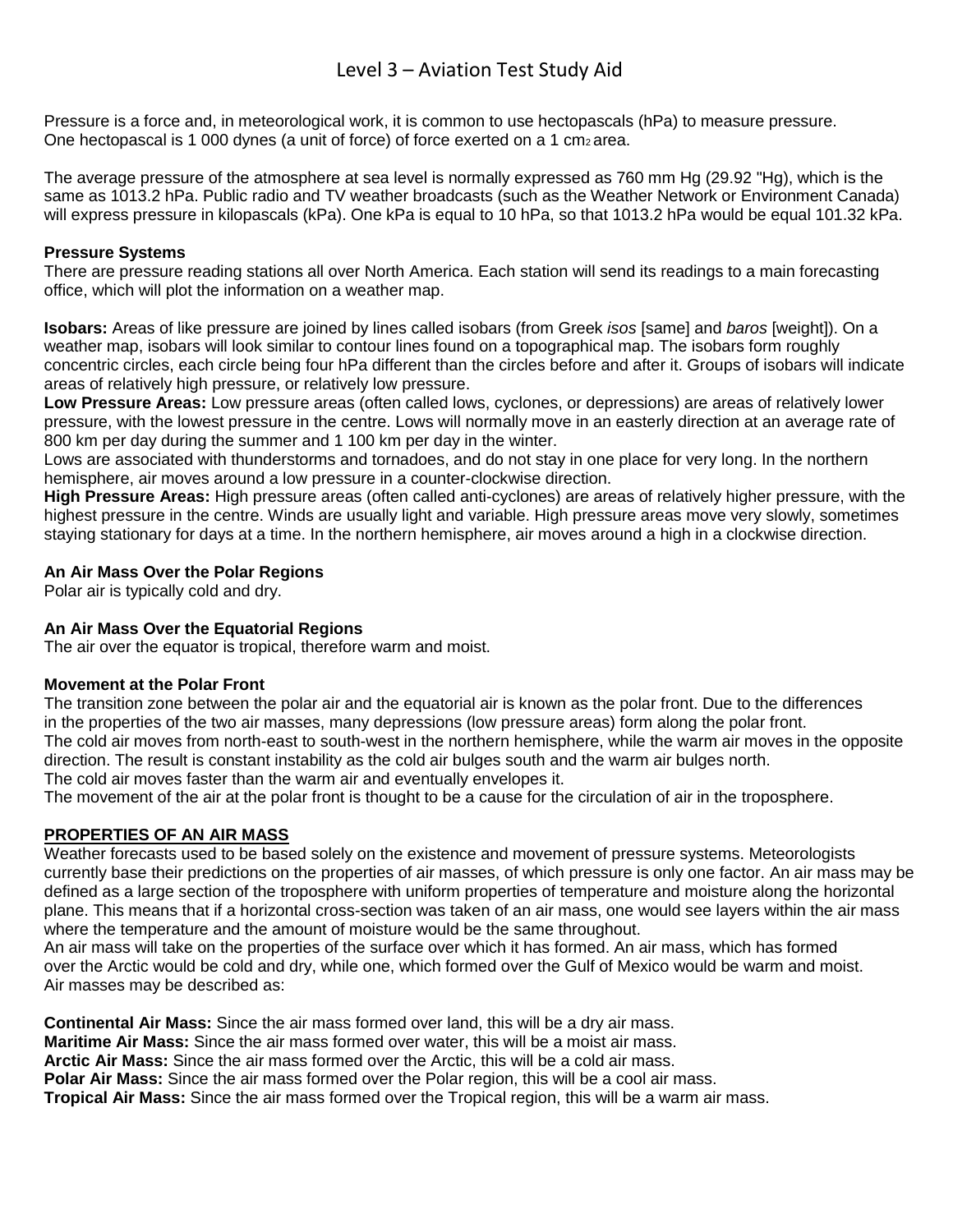These types of air masses are usually combined to describe the properties of temperature and moisture. EX: over Atlantic Canada one might find a maritime polar air mass, which will be cool and moist. Meanwhile prairie winters usually see continental polar or continental arctic, which will be either cool and dry or cold and dry. The 5 air masses in North include:

Continental Arctic (cA), Maritime Arctic (mA), Continental Polar (cP),Maritime Polar (mP), and Maritime Tropical (mT).

# **WIND**

Wind is a major factor in flight planning and flight characteristics. Pilots must constantly be aware of the direction and speed of wind during all parts of the flight, but especially during the landing sequence.

### **The Definition of Wind**

**Wind:** The horizontal movement of air within the atmosphere. Wind normally moves parallel to the isobars of a pressure system. Since isobars are not straight lines, this means that the wind direction will vary at different locations along the pressure system. Wind also moves in different directions based on whether the pressure is a low or high system.

### **Pressure Gradient**

The pressure gradient is the rate of change of pressure over a given distance measured at right angles to the isobars. If the isobars are very close together, the rate of change will be steep and the wind speed will be strong. If the isobars are far apart, the rate of change will be shallow and the wind speed will be weak.

#### **Land and Sea Breezes**

Land and sea breezes are caused by the differences in temperature over land and water.

The sea breeze occurs during the day when the land heats up more rapidly than the water. This creates a lower pressure area over the land. The pressure gradient caused by this change is usually steep enough to create a wind from the water. The land breeze occurs at night when the land cools down faster than the water. This creates a higher pressure over the land. The pressure gradient now moves the air from the land to the water. Land and sea breezes are local and affect a small area only.

### **Diurnal Variation**

Surface winds are generally stronger during the day than at night. This is due to the heating processes, which occur during the day, creating vertical currents and pressure gradients. At night, when the heating processes cease, the vertical currents diminish and the pressure gradients become shallower.

### **Coriolis Force**

As air moves from a high pressure system to a low pressure system, the air will not flow directly from one to the other. The rotation of the earth causes a deflection to the right (in northern hemisphere). This force is known as Coriolis Force. Coriolis Force also explains why air moves clockwise around a high, and counterclockwise around a low pressure system.

### **Veering and Backing**

Veering is a change in wind direction clockwise relative to the cardinal points of a compass while backing is a change in wind direction counter-clockwise. For example, when the wind veers it will increase in direction from 090 degrees to 100 degrees; when it backs it will decrease in direction from 100 degrees to 090 degrees. Veering and backing normally occur with changes in altitude. An increase in altitude will normally see a veer in wind direction and an increase in wind speed. A decrease in altitude will normally see a backing in wind direction and a decrease in wind speed. These changes are due to an increase in friction with the surface of the earth in the lower altitudes, & a decrease is friction in the higher altitudes.

### **RELATIONSHIP BETWEEN PRESSURE SYSTEMS AND WIND**

Pressure and wind are interrelated, with one being the cause of the other.

### **Low Pressure Areas**

Low pressure areas are the cause of all air movement as described by the Polar Front theory. Wind blows in a counterclockwise direction around the low, and inwards to the centre of the system. Wind tends to be strong in a low as the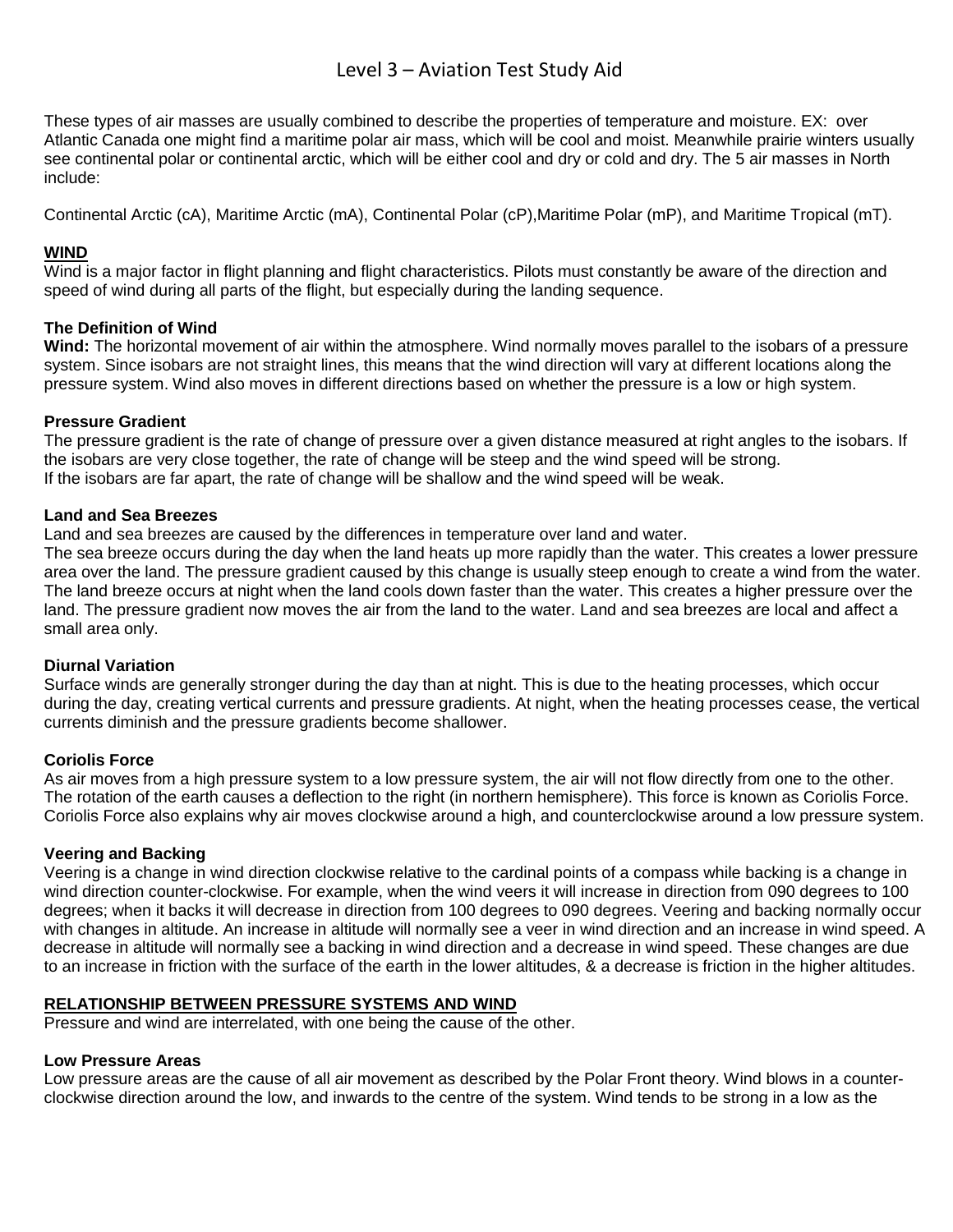pressure gradient is relatively steep causing the system to move fast over the ground. Low pressure systems are generally associated with brief periods of poor weather, as the inward flow of air acts as a vacuum.

# **High Pressure Areas**

The wind in a high pressure area blows in a clockwise direction around the high and outwards from the centre of the system. Wind tends to be weak in a high as the pressure gradient is normally relatively shallow causing the system to move slowly over the ground. High pressure systems are usually associated with fair weather, as the outward flow of air acts as a shield against bad weather.

# **QUESTIONS**

- Q1. What is a hectopascal?
- Q2. Which direction does the air move around a low pressure in the northern hemisphere?
- Q3. What is the transition zone between the polar air and the tropical air known as?
- Q4. What is the definition of an air mass?
- Q5. Where does an air mass obtain its properties from?
- Q6. What are five air masses in North America?
- Q7. Define pressure gradient.
- Q8. Why do sea breezes occur?
- Q9. What is veering?
- Q10. What direction does the wind blow around a low pressure system in the northern hemisphere?
- Q11. What direction does the wind blow around a high pressure system in the northern hemisphere?
- Q12. What is the transition zone between the polar air and the tropical air known as?
- Q13. What is the definition of an air mass?

Q14. Why do sea breezes occur?

### **ANSWERS**

A1. One hectopascal is 1 000 dynes of force exerted on a 1 cm $_2$  area.

- A2. Counter-clockwise.
- A3. Polar front.

A4. An air mass may be defined as a large section of the troposphere with uniform properties of temperature and moisture along the horizontal plane.

- A5. An air mass will take on the properties of the surface over which it has formed.
- A6. Continental air mass, maritime air mass, arctic air mass, polar air mass, and tropical air mass.
- A7. Pressure gradient is the rate of change of pressure over a given distance measured at right angles to the isobars. A8. Sea breezes occur during the day when the land heats up more rapidly than the water, creating a lower pressure

over the land.

A9. Veering is a change in wind direction clockwise relative to the cardinal points of a compass.

- A10. Counter-clockwise and inwards.
- A11. Clockwise and outwards

A12. Polar front.

A13. An air mass may be defined as a large section of the troposphere with uniform properties of temperature and moisture along the horizontal plane.

A14. Sea breezes occur during the day when the land heats up more rapidly than the water, creating a lower pressure over the land.

# **EO M336.04 – EXPLAIN THE EFFECTS OF HUMIDITY AND TEMPERATURE ON WEATHER**

### **HUMIDITY**

Humidity is a representation of the moisture or water vapour, which is present in an air mass. While water vapour is a small percentage of the overall atmosphere, it is the only gas which can change into a solid or a liquid in ordinary atmospheric conditions. It is this characteristic which causes most weather to develop.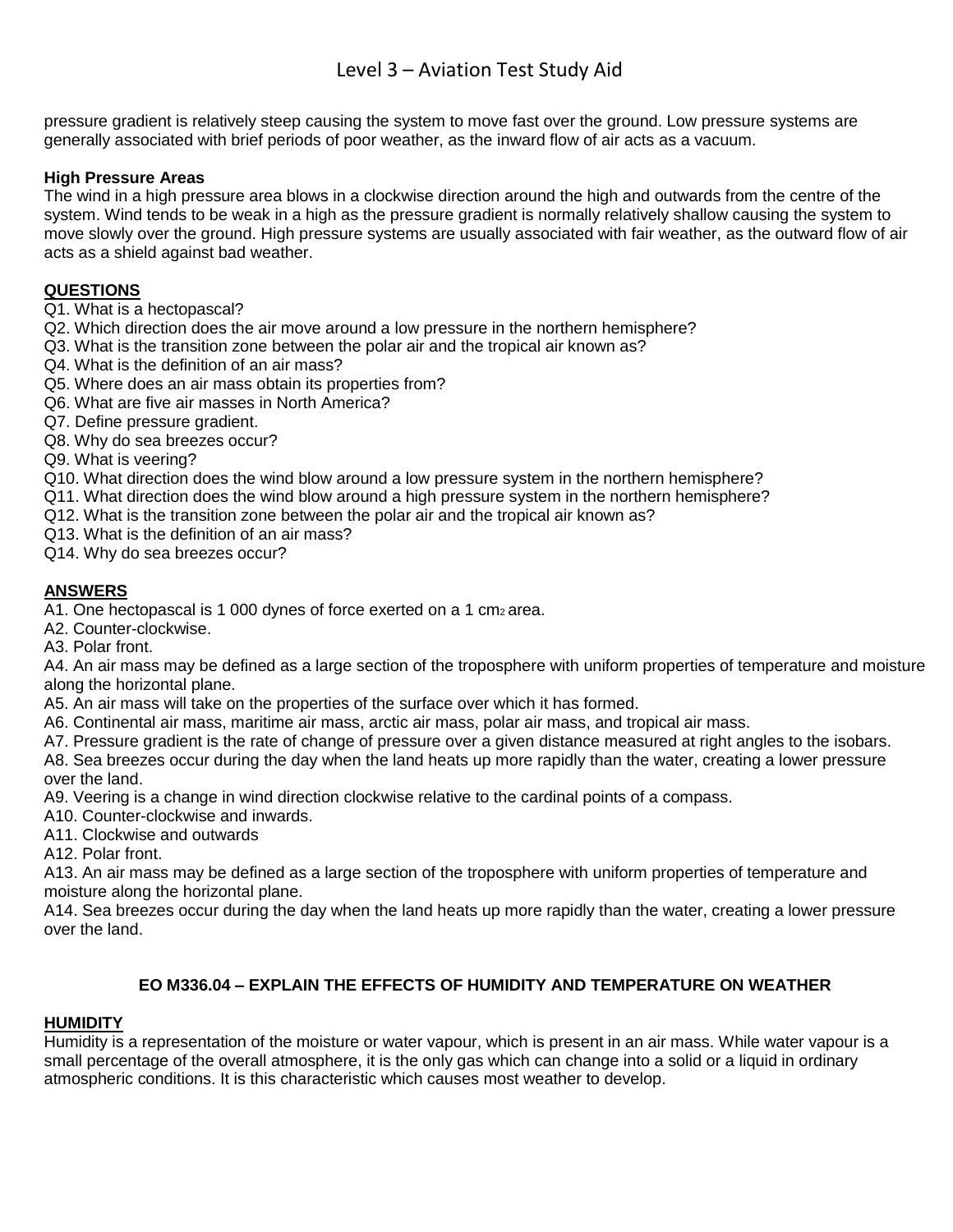The moisture in an air mass originates from a body of water over which the air mass forms or passes. This body of water may be a pond or an ocean. The size of the body of water determines how much water is available for the air mass to collect, while the rate of evaporation will determine how much of that water is collected by the air mass. Water may exist in the atmosphere in two forms: invisible (gaseous) or visible (water droplets [liquid] or ice crystals [solid]).

#### **Condensation**

Condensation is a process by which a gas changes into a liquid by becoming denser. This is usually caused by a cooling process. The air is cooled to a certain temperature at which the water vapour will condense into water.

#### **Sublimation**

Sublimation is a process by which a gas changes into a solid without first becoming a liquid. This is usually caused by freezing. Sublimation occurs whenever snow, ice or hail fall from the sky. This process usually occurs in the winter, but may occur during exceptional summer storms.

#### **Dew Point**

Dew point is the temperature to which unsaturated air must be cooled, at a constant pressure, in order to become saturated. The temperature and dew point are responsible for the creation of clouds and precipitation. If the difference between the temperature and the dew point is small, then the air is considered to be nearly saturated and a small drop in temperature will see the formation of clouds or precipitation.

#### **Relative Humidity**

Relative humidity is the ratio of the actual amount of water present in the air compared to the amount of water which the same volume of air would hold if it were saturated. Temperature and pressure must remain the same, otherwise the relative humidity will change. Saturated air will have a relative humidity of 100 percent, while perfectly dry air will have a relative humidity of zero percent.

#### **TEMPERATURE**

Temperature represents the amount of heat in a given object, such as the human body or air. Temperature is measured using a thermometer. In aviation weather reports, temperature is normally expressed in degrees Celsius.

#### **The Source**

The source of the energy which warms the earth and its atmosphere is the sun. Solar radiation is transmitted to the earth and its atmosphere. Some of the solar radiation is absorbed by the stratosphere, while the rest passes through to be absorbed by the earth's surface. The earth then radiates heat into the troposphere through terrestrial radiation. It is terrestrial radiation that heats the troposphere, and is why the further one gets from the surface of the earth, the lower the temperature will be in the troposphere.

The atmosphere is heated from below not from above.

#### **Diurnal Variation**

During the day, the solar radiation exceeds the terrestrial radiation and the surface of the earth becomes warmer. At night, solar radiation ceases, and the terrestrial radiation causes the surface of the earth to cool. This is called diurnal variation and causes the heating and cooling of the atmosphere.

#### **Seasonal Variation**

The axis around which the earth rotates is tilted compared to the plane of orbit around the sun. The result is that the amount of solar radiation that strikes the surface of the earth varies from season to season. In the northern hemisphere, the months of June, July, and August are warm, while the months of December, January, and February are cold.

#### **The Heating Process**

Air is a poor conductor of heat. The following are four processes which assist in getting warm air into the higher levels of the atmosphere: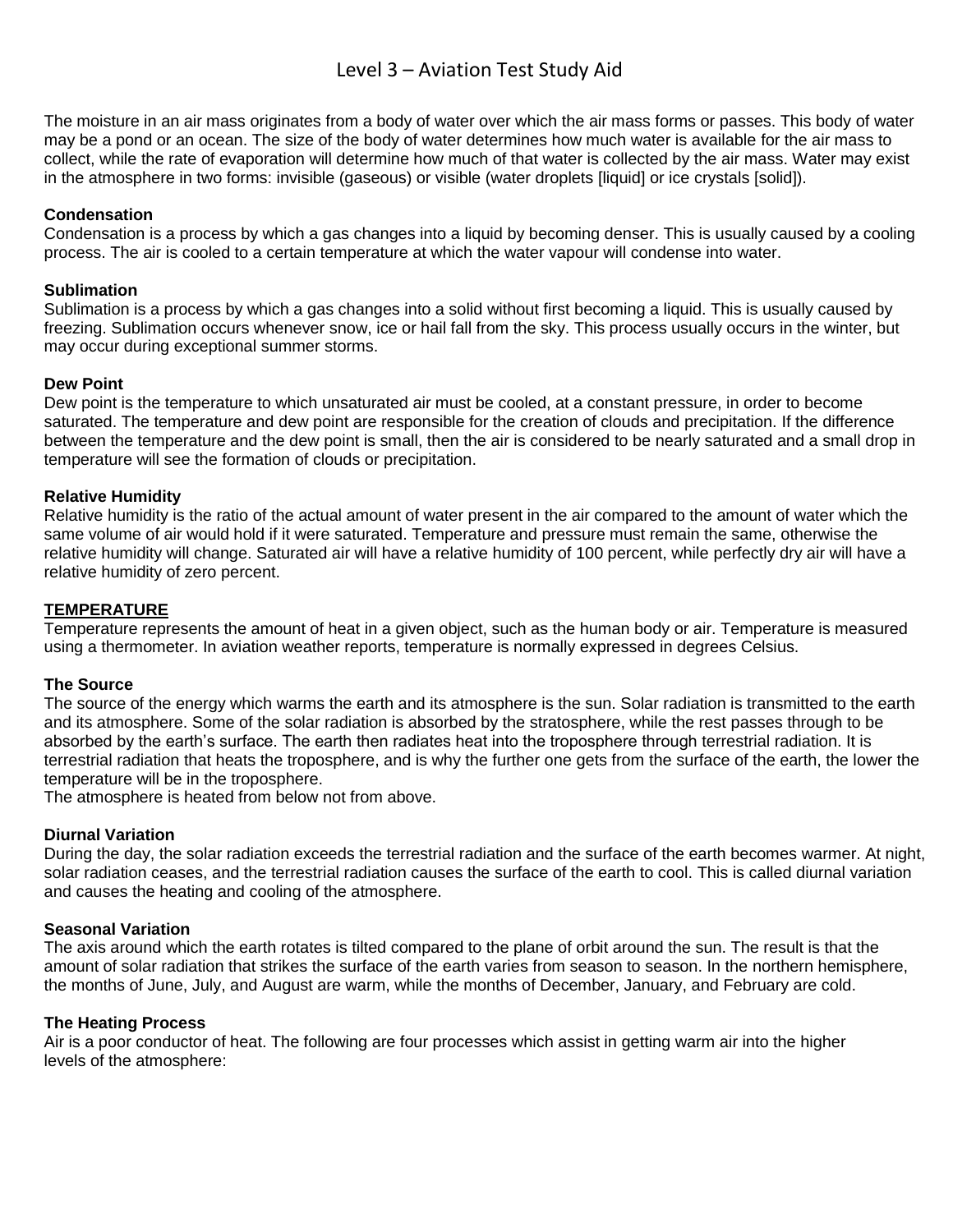**Convection.** Air over a warm surface becomes buoyant and rises, allowing cooler air to move into the vacant location. This vertical current of air distributes the heat to the higher levels.

**Advection.** Horizontal movement of cool air over a warm surface allows the cool air to be heated from below.

**Turbulence.** Turbulence created as the result of friction with the surface of the earth causes a mixing process which moves the heated air to other areas of the atmosphere.

**Compression.** There are instances where air masses are forced down, such as air moving down the leeward side of a mountain. The air pressure increases as the air mass moves further down, compressing the air mass. This compression forces the particles together, creating heat. This phenomenon is also called subsidence.

#### **The Cooling Process**

Since the atmosphere is heated from below, the temperature usually decreases with altitude. The rate of temperature change is known as a lapse rate. The lapse rate is only a guideline as there is a variation in air masses and cooling processes. The following are three main cooling processes:

**Radiation Cooling.** At night the temperature of the earth decreases with terrestrial radiation and cools the air in contact with the ground. Radiation cooling only affects the lower few thousand feet of the atmosphere.

**Advection Cooling.** Air from a warm region moves over a cold region and cools the air.

**Adiabatic Process.** As air is warmed it will begin to rise and as it rises it will expand and cool. In a rising current of air, the temperature decreases at a rate that is entirely independent of the surrounding, nonrising air.

#### **THE EFFECTS OF TEMPERATURE ON RELATIVE HUMIDITY**

Temperature will affect the relative humidity of an air mass by changing the volume of the air mass. As the temperature of the air mass increases, the air mass will expand increasing the volume of the mass. The result is that the relative humidity will decrease, as the air mass has a higher capacity for water. This assumes that there is no change in the amount of water in the air mass.

As the temperature of the air mass decreases, the air mass will contract, decreasing the volume of the mass. The result is that the relative humidity will increase, as the air mass has a lower capacity for water. This assumes that there is no change in the amount of water in the air mass.

#### **THE EFFECTS OF TEMPERATURE AND HUMIDITY ON WEATHER**

Temperature & humidity have a major effect on the weather. Together they will determine cloud formation & recipitation.

#### **Dew Point**

The temperature of the air mass will change during the heating and cooling processes. As the temperature nears the dew point, the air will become more saturated. This increases the relative humidity and allows clouds to form.

#### **Relative Humidity**

As the relative humidity increases, the weight of the air mass also increases. When the dew point is reached, the air will become saturated, and clouds will form. Once the air mass has reached 100 percent relative humidity,any addition of water or drop in temperature will cause precipitation.

#### **Precipitation**

Precipitation may be solid or liquid, depending on the temperature of the air mass. Snow will occur if the air mass has a temperature below freezing. Rain will occur in an air mass which has a temperature above freezing. The temperature in the air mass will change with altitude, so that the water may freeze at higher levels of the air mass. Frozen precipitation such as hail and even snow has been seen in the summer months.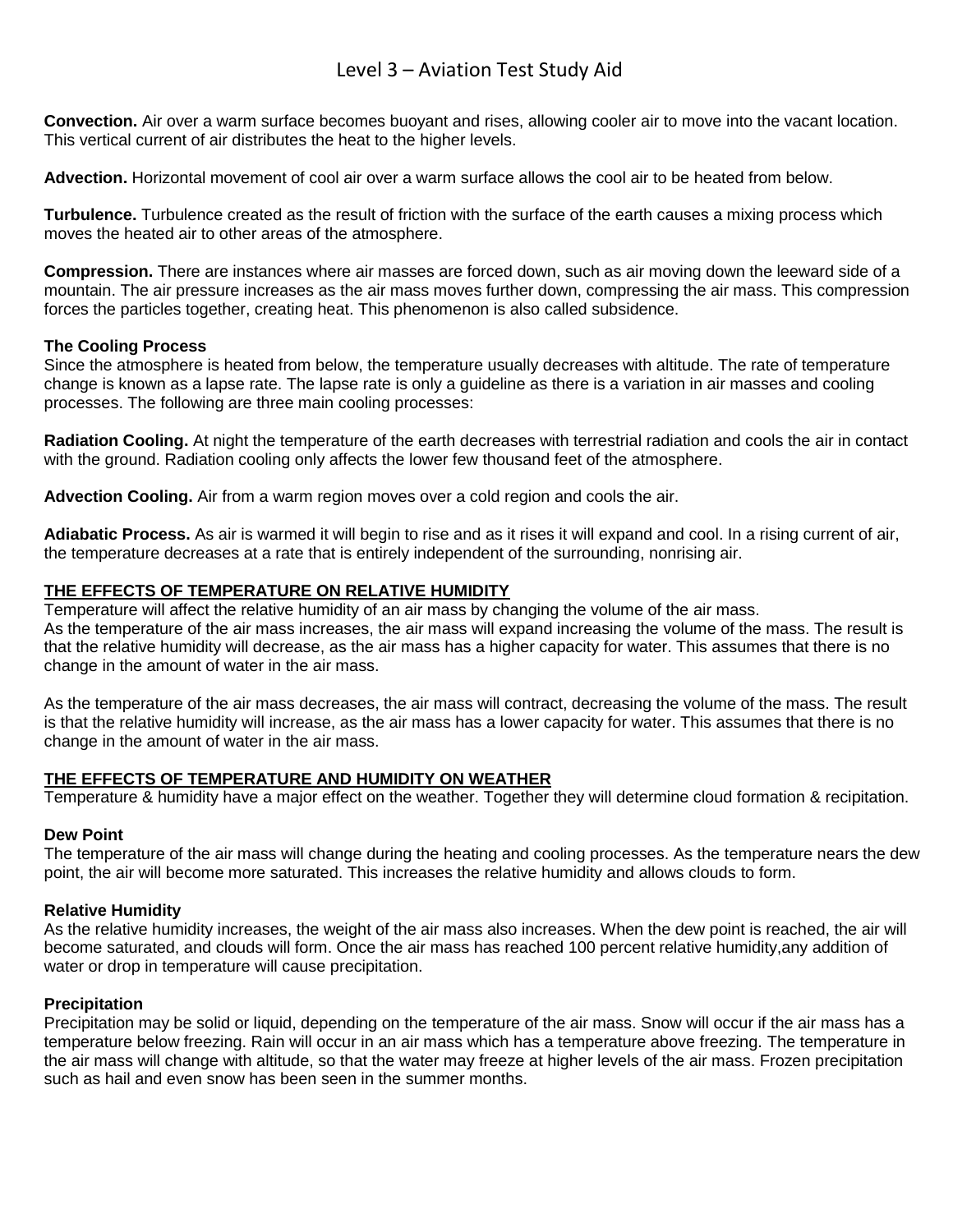#### **TYPES OF PRECIPITATION**

There are seven main categories of precipitation listed by the World Meteorological Organization (WMO). Each one is created depending on temperature and cloud type. Types of precipitation include:

**Drizzle:** Precipitation in the form of small water droplets which appear to float. In temperatures near freezing, water droplets may freeze on contact with objects. This is known as freezing drizzle.

**Rain:** Precipitation in the form of large water droplets. Freezing rain will occur when water droplets, which have retained their liquid form in freezing conditions, make contact with an object and freeze.

**Hail:** Formed in clouds, which have strong vertical currents (such as thunderstorms), hail is the result of a water droplet which has been prevented from exiting the cloud by the vertical currents, until it has reached a particular mass. The stronger the vertical currents, the larger the hailstones. Softball-sized hailstones have been seen in the Prairies and tropical areas, where large thunderstorms commonly occur.

**Snow Pellets:** If the water region where the cloud is receiving water from is shallow, then the droplet will not form the hard shell that a hailstone would have. The pellet falls as a soft pellet of snow.

**Snow:** Snow is the result of sublimation. Flakes are an agglomeration of ice crystals and are usually in the shape of a hexagon or star.

**Ice Prisms:** Created in stable air masses at very low temperatures. Ice prisms are tiny ice crystals in the form of needles. They can form with or without clouds. Sometimes confused with ice fog.

**Ice Pellets.** Ice pellets are raindrops, which are frozen before contacting an object (as opposed to freezing rain, which freezes after contact with an object). They generally rebound after striking the ground.

#### **QUESTIONS**

- Q1. Define condensation.
- Q2. Define dew point.
- Q3. Define relative humidity.
- Q4. How is the atmosphere heated?
- Q5. Identify the four heating processes.
- Q6. Identify the three cooling processes.
- Q7. What is the effect of dew point on weather?
- Q8. How does relative humidity affect the creation of precipitation?
- Q9. How is it possible for hail or snow to occur in the summer months?
- Q10. What are the seven types of precipitation?
- Q11. What process creates snow?
- Q12. What is the difference between ice pellets and freezing rain?
- Q13. Define dew point.
- Q14. Explain how the atmosphere is heated.
- Q15. Explain the effect of dew point on weather.

### **ANSWERS**

A1. Condensation is a process by which a gas changes into a liquid by becoming denser.

A2. Dew point is the temperature to which unsaturated air must be cooled, at a constant pressure, in order to become saturated.

A3. Relative humidity is the ratio of the actual amount of water present in the air compared to the amount of water which the same volume of air would hold if it were saturated.

- A4. The atmosphere is heated from below not from above.
- A5. Convection, advection, turbulence, and compression.
- A6. Radiation cooling, advection cooling, and adiabatic process.
- A7. As the temperature nears the dew point, the air will become more saturated.

A8. Once the air mass has reached 100% relative humidity, any addition of water or drop in temperature will cause precipitation.

A9. The temperature in the air mass will change with altitude, so water may freeze at higher levels of the air mass.

A10. Drizzle, rain, hail, snow pellets, snow, ice prisms and ice pellets.

A11. Sublimation.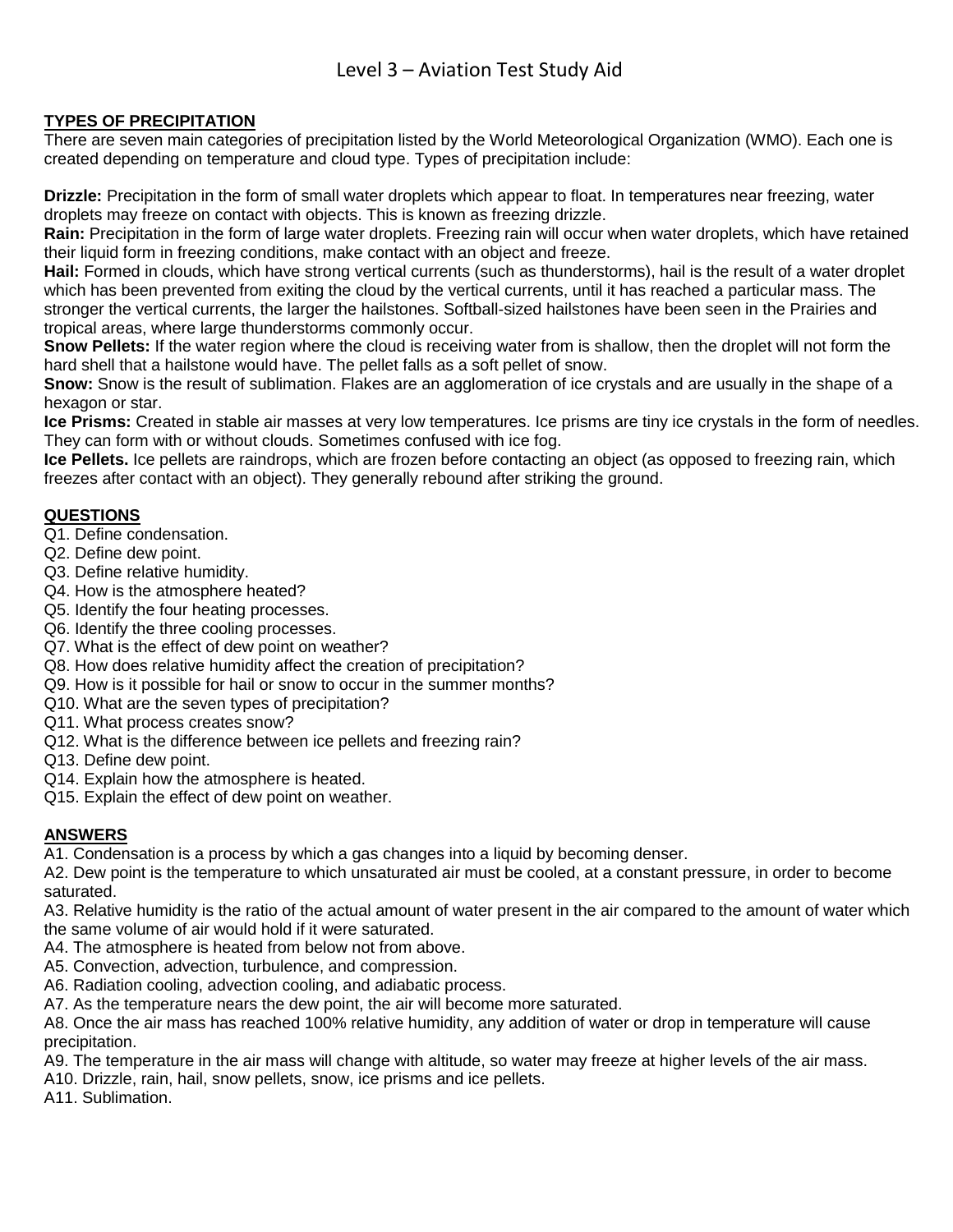A12. Ice pellets freeze before contacting an object while freezing rain freezes after contact.

A13. Dew point is the temperature to which unsaturated air must be cooled, at a constant pressure, in order for it to become saturated.

A14. The atmosphere is heated from below not from above.

A15. As the temperature nears the dew point, the air will become more saturated.

# **EO M337.01 – MEASURE DISTANCE ALONG A ROUTE**

#### **AIR NAVIGATION TERMS**

There are several key terms that must be understood.

**Graticule:** A three-dimensional geometrical pattern of intersecting circles. Envision the black lines on a basketball, or a globe with only the black lines.

**Latitude:** Parallels of latitude are imaginary circles on the earth's surface, which lie parallel to the equator. Latitude measures 90 degrees north and 90 degrees south of the equator. Parallels of latitude make up half of the earth's graticule. Latitude is measured in degrees (°), minutes ('), and seconds (").

**Longitude:** Meridians of longitude are imaginary circles on the earth's surface, which intersect at the true or geographic poles, and join the poles of the earth together. Longitude measures 180<sup>o</sup>W and 180<sup>o</sup> E of the prime meridian (0<sup>o</sup>), which passes through Greenwich, England. Meridians of longitude make up the other half of the earth's graticule. Longitude is measured in degrees (°), minutes ('), and seconds (").

**Nautical Miles:** A nautical mile (nm) is 6 080 feet and is the average length of one minute of latitude. **Statute Miles:** A statute mile is 5 280 feet.

**Scale:** Scale on a map is the relationship between a unit of distance on the chart to the distance on the earth that the unit represents. For example, a scale of 1 : 250 means that one inch on the map is equal to 250 inches on the ground. **VNC:** A visual flight rules (VFR) navigation chart (VNC) is a chart used primarily for visual navigation, at low altitudes (below 18 000 feet) and slower speeds (less than 300 knots). A VNC has a scale of 1 : 500 000, or 1 inch to 8 miles.

### **TYPES OF NAVIGATION**

There are several methods of navigation used by pilots to find their way from place to place. Four of the more common methods used include:

**Pilotage:** This method of navigation is by reference to landmarks only. This is similar to orienteering. **Dead Reckoning:** This method of navigation uses predetermined vectors of wind and true airspeed, precalculated heading and groundspeed, and estimated time of arrival. This is the most common method used by private pilots. **Inertial Navigation:** This method of navigation is through use of gyroscopic equipment and electronic computers to provide a continuous display of position. This equipment is built into the aircraft.

**Satellite Navigation:** This method uses position and guidance systems, which transmit to and receive information from orbiting satellites. The global positioning system (GPS) is the most commonly used satellite system with many new aircraft having complex units built into the instrument panel.

#### **MEASURING DISTANCE**

### **International Civil Aviation Organization (ICAO) Ruler**

The ICAO ruler is a simple straight edge with four measuring scales embossed into it. The scale used depends on the type of map and unit of measurement desired. For a VNC, the scale would be 1 : 500 000. Since all distances in aviation are given in nm, this is the measurement used when determining distance.

Place the ruler on the map, with the starting point at zero. Be sure to use the 1 : 500 000 side and the nm scale. Adjust the ruler so that the destination point is on the same edge as the start point, and measure across. The value found on the nm scale is the distance between the two points.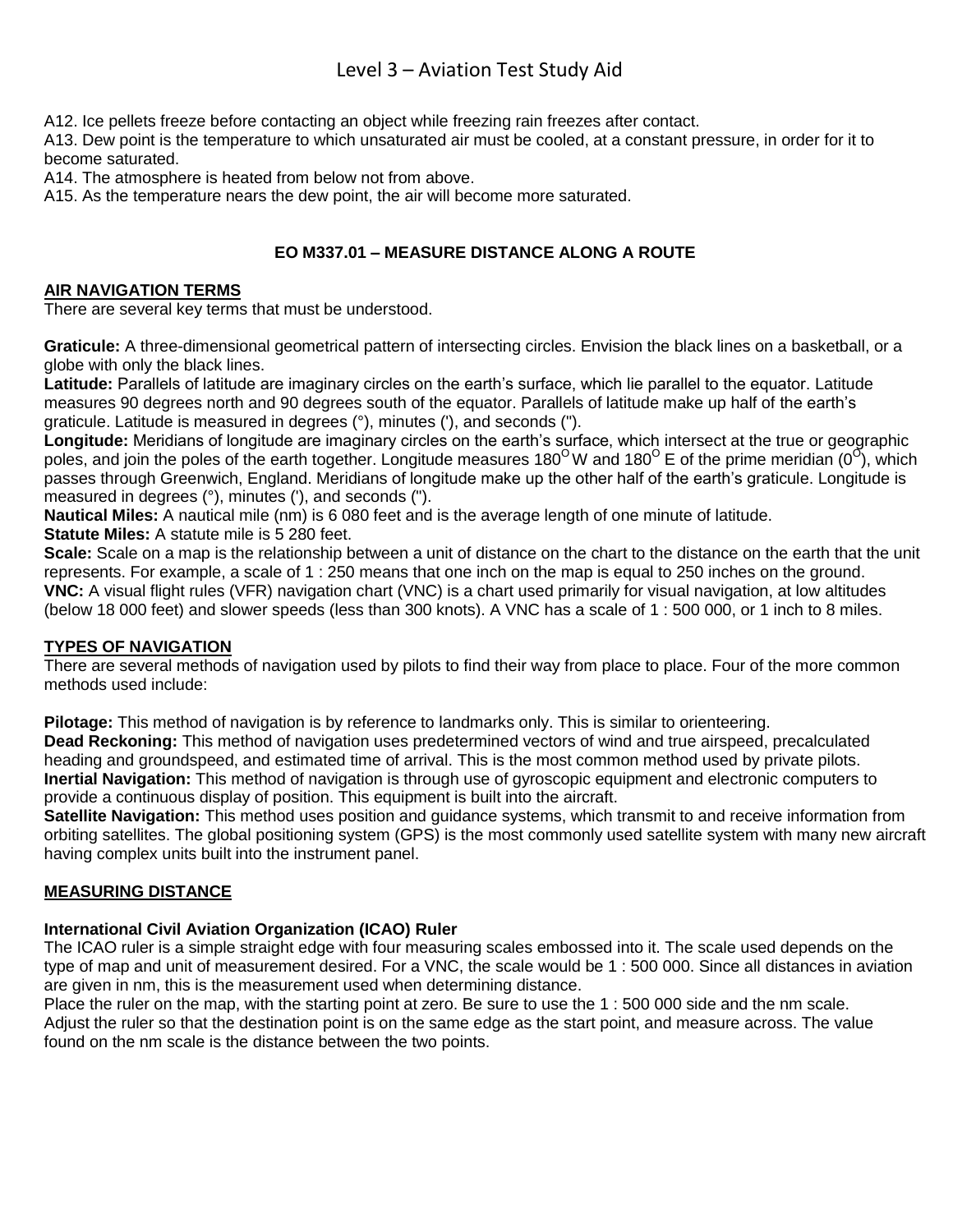#### **Map Scale**

The distance can also be measured using the map scale. On the reverse side of the map legend there is a graduated scale for that map. It will show nm, statute miles, and km. Take a piece of paper and line it up on the map between the two points. Use a pencil to mark where the two points are on the paper. Line the paper up with the graduated scale, on the nm line, and determine the distance. If the distance on the map is greater than the graduated scale, simply mark off the end of the graduated scale on the paper, shift the paper down so that the new mark is set to zero and remeasure. Depending on the length of the route, some basic math may be required as the paper may have to be readjusted.

#### **QUESTIONS**

Q1. What is a graticule?

- Q2. How many nautical miles are in one minute of latitude?
- Q3. How many feet are in a statute mile?
- Q4. What is pilotage?
- Q5. Which is the most common navigation method used by private pilots?
- Q6. What is the most commonly used satellite navigation system?

#### **ANSWERS**

A1. A three-dimensional geometrical pattern of intersecting circles.

- A2. One.
- A3. 5 280 feet.
- A4. This method is navigation by reference to landmarks only.
- A5. Dead reckoning.
- A6. GPS.

# **EO M337.02 – DETERMINE A POSITION ON A VISUA L FLIGHT RULES (VFR) NAVIGATIONAL CHART (VNC)**

#### **GRATICULE**

A graticule is a three-dimensional geometrical pattern of intersecting circles. Envision the black lines on a basketball, or a globe with only the black lines. When applied to the earth, either on a globe or a map, we refer to these intersecting lines as parallels of latitude and meridians of longitude.

#### **Parallels of Latitude**

Parallels of latitude are a series of concentric circles, which measure north and south. The baseline for measuring is the equator, which is 0<sup>O</sup> of latitude. As one travels away from the equator, degrees of latitude becomes larger, to a maximum of 90<sup>O</sup> N or S. The southern borders of Canada's Prairie Provinces lie on the 49th parallel of latitude, & are therefore at 49<sup>O</sup> N latitude. Latitude is expressed in degrees (°), minutes ('), & seconds ("). Though the terms are similar, latitude is not a measurement of time & is actually related to distance. One minute of latitude is equal to one nautical mile (nm).

#### **Meridians of Longitude**

Meridians of longitude are a series of circles, which measure east and west. The baseline for measuring is the prime meridian, which runs north to south through Greenwich, England. The prime meridian is 0<sup>0</sup> of longitude. As one travels away from the prime meridian the degree of longitude becomes larger, to a maximum of 180<sup>0</sup> east or west. Many meridians of longitude pass through Canada, with one being made famous by the Tragically Hip song "Hundredth Meridian". Longitude is expressed in degrees (°), minutes ('), and seconds ("). Longitude is not a measurement of time, but there is a relationship between time and longitude.

#### **The Equator**

The equator is the only parallel of latitude, which divides the earth into two equal halves. It is expressed as 0 degrees of latitude and is the dividing line between the northern and southern hemispheres.